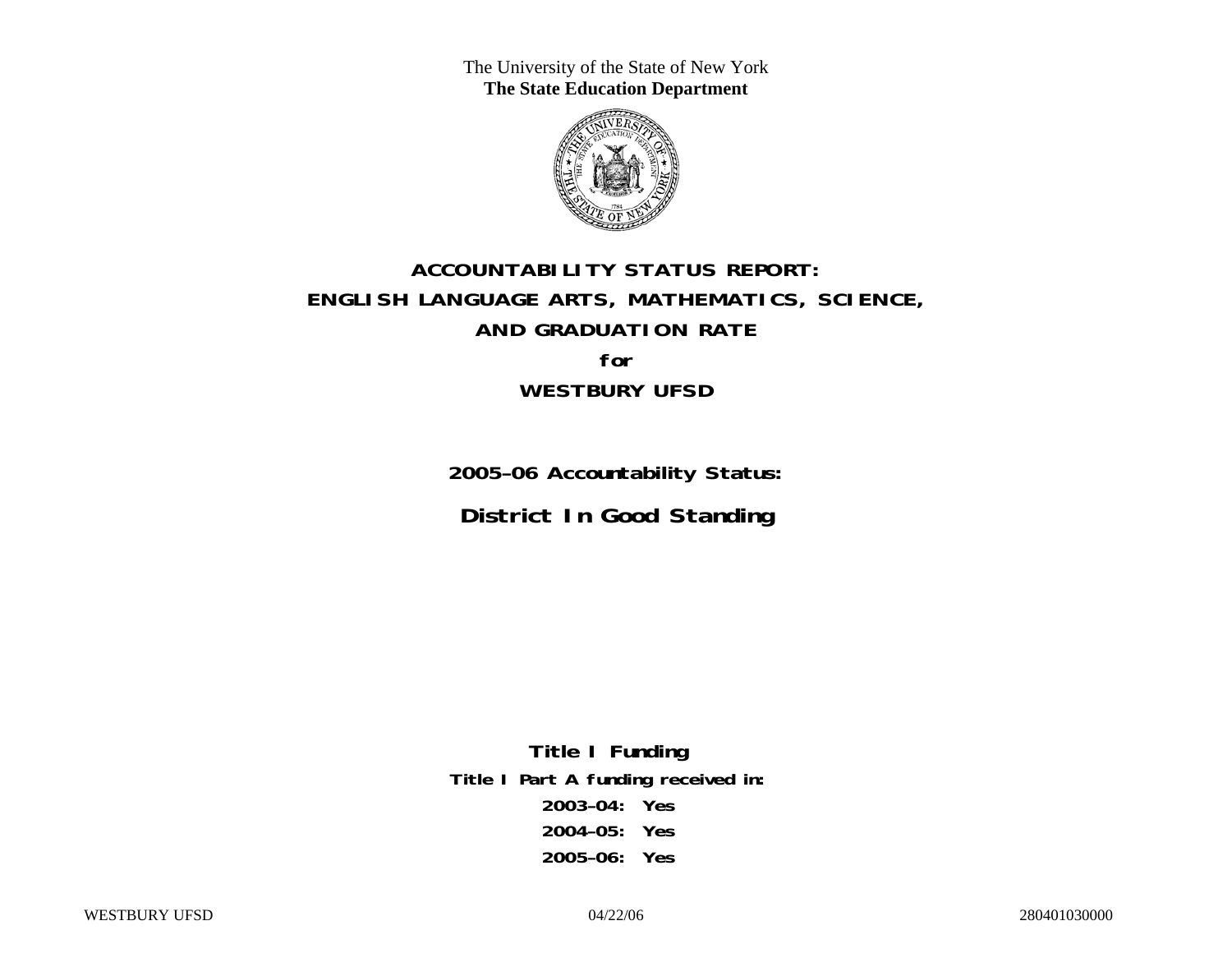### **District Accountability Status Categories**

The list below defines the district status categories of New York State's district accountability system, which is divided into a Federal Title I component and a State component. A district that does not receive Title I funding in a school year does not have a federal status in that year. Consequences for districts not in good standing can be found at: **http://www.emsc.nysed.gov/nyc/DINI/DINI2004-05.shtml**. To be removed from any improvement status, a district must make Adequate Yearly Progress (AYP) at an applicable grade level in the subject area for which it was identified for two consecutive years.

**District in Good Standing:** A district is considered to be in good standing if it has not been identified as a District in Need of Improvement, Requiring Corrective Action, Planning for Restructuring, or Requiring Academic Progress.

**District Requiring Academic Progress:** Under the State component of New York's accountability system, a district that misses making AYP at every applicable grade level in a subject area for two consecutive years is considered a District Requiring Academic Progress (Year 1) for the following year. In each succeeding year that the school fails to make AYP, the year designation is incremented by one.

**District in Need of Improvement (Year 1):** A district that misses making AYP at every applicable grade level in the same subject area for two consecutive years while receiving Title I funds is considered a District in Need of Improvement (Year 1) for the following year.

**District in Need of Improvement (Year 2):** A District in Need of Improvement (Year 1) that misses making AYP at every

applicable grade level in the subject area for which it was identified while receiving Title I funds is considered a District in Need of Improvement (Year 2) for the following year.

**District Requiring Corrective Action:** A District in Need of Improvement (Year 2) that misses making AYP at every applicable grade level in the subject area for which it was identified while receiving Title I funds is considered a District Requiring Corrective Action for the following year.

**District Planning for Restructuring:** A District Requiring Corrective Action that misses making AYP at every applicable grade level in the subject area for which it was identified while receiving Title I funds is considered a District Planning for Restructuring for the following year.

**District Restructuring:** A District Planning for Restructuring that misses making AYP at every applicable grade level in the subject area for which it was identified while receiving Title I funds is considered a District Restructuring for the following year.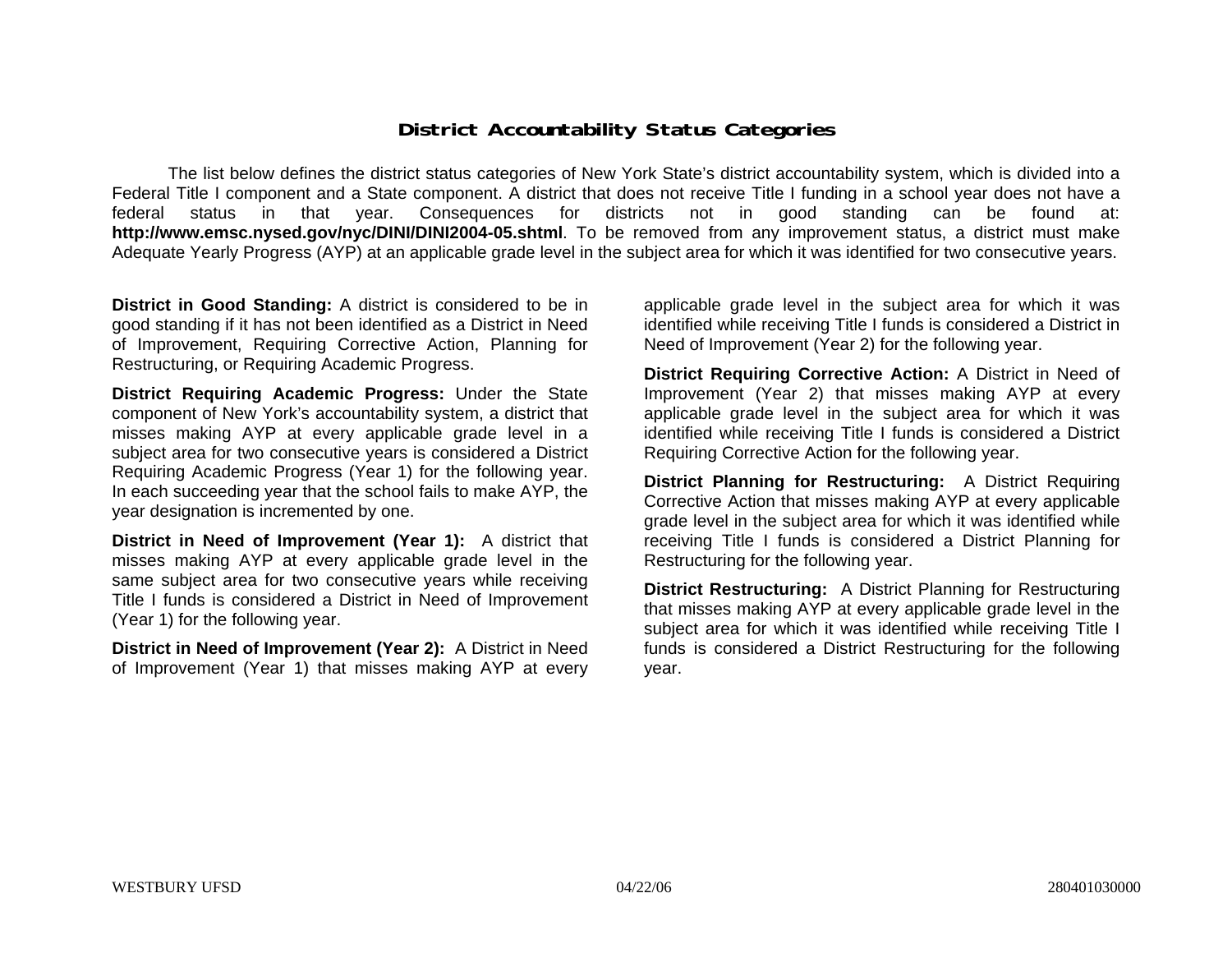### **Elementary-Level English Language Arts**

Definitions of terms, such as Performance Index and Effective Annual Measurable Objective (AMO), are in the glossary, which is the last page of this report.

**To make Adequate Yearly Progress (AYP) in 2004–05, every accountability group must make AYP.** 

**For an accountability group to make AYP in 2004–05, it must** 

- 1. meet the 95 percent participation requirement (*2004–05 Participation*), *and*
- 2. *either* meet its Effective AMO *or* make safe harbor (*2004–05 Performance*  and *Standards*).

To meet the participation requirement, 95 percent of the grade 4 enrollment in each accountability group with 40 or more students must be tested. To meet the

Effective AMO, the Performance Index for each group with 30 or more continuously enrolled students must equal or exceed the Effective AMO. To make safe harbor, the Performance Index of each of these groups must equal or exceed its ELA safe harbor target *and* the group must meet the elementary-level science qualification for safe harbor. (See the elementary-level science page of this report for further information on meeting the science qualification for safe harbor.)

*ELA Safe Harbor Targets:* The elementary-level 2004–05 ELA Safe Harbor Target is calculated by using the following equation: 2003–04 PI + (200 – the 2003–04 PI)  $\times$  0.10. The 2005–06 ELA Safe Harbor Target is calculated by using the following equation: 2004–05 PI + (200 – the 2004–05 PI) × 0.10. The 2005–06 target is provided for groups whose PI was below the Effective AMO in 2004–05.

|                                   |                       | 2004-05 Participation*                    | 2004-05 Performance**                                   |                      |                  | 2004-05 Standards                   |                                                           |                                                       | 2005-06                                           |
|-----------------------------------|-----------------------|-------------------------------------------|---------------------------------------------------------|----------------------|------------------|-------------------------------------|-----------------------------------------------------------|-------------------------------------------------------|---------------------------------------------------|
| <b>Accountability Group</b>       | Grade 4<br>Enrollment | Percent of<br>Enrollment<br><b>Tested</b> | Count of<br>Continuously<br>Enrolled<br><b>Students</b> | Performance<br>Index | Effective<br>AMO | <b>ELA Safe</b><br>Harbor<br>Target | Met the<br>Science<br>Qualification<br>for Safe<br>Harbor | <b>Made</b><br>AYP in<br><b>ELA</b> in<br>$2004 - 05$ | <b>ELA Safe</b><br><b>Harbor</b><br><b>Target</b> |
| All Students                      | 310                   | 96%                                       | 282                                                     | 159                  | 125              |                                     |                                                           | <b>YES</b>                                            |                                                   |
| Students with Disabilities****    | 30                    |                                           | 28                                                      |                      |                  |                                     |                                                           |                                                       |                                                   |
| American Indian/Alaskan Native    |                       |                                           |                                                         |                      |                  |                                     |                                                           |                                                       |                                                   |
| <b>Black</b>                      | 133                   | 98%                                       | 121                                                     | 174                  | 122              |                                     |                                                           | <b>YES</b>                                            |                                                   |
| Hispanic                          | 163                   | 96%                                       | 149                                                     | 146                  | 122              |                                     |                                                           | <b>YES</b>                                            |                                                   |
| Asian or Pacific Islander         | 8                     |                                           |                                                         |                      |                  |                                     |                                                           |                                                       |                                                   |
| White                             | 6                     |                                           | 5                                                       |                      |                  |                                     |                                                           |                                                       |                                                   |
| <b>Limited English Proficient</b> | 132                   | 96%                                       | 115                                                     | 130                  | 121              |                                     |                                                           | <b>YES</b>                                            |                                                   |
| Economically Disadvantaged        | 247                   | 96%                                       | 228                                                     | 159                  | 124              |                                     |                                                           | <b>YES</b>                                            |                                                   |
| Final AYP Determination           |                       |                                           |                                                         |                      |                  |                                     |                                                           | <b>YES</b>                                            |                                                   |

\*If the participation rate of an accountability group fell below 95 percent in 2004–05, the enrollment shown is the sum of 2003–04 and 2004–05 enrollments and the percent tested is the weighted average of the participation rates for those two years.

\*\*If there were fewer than 30 continuously enrolled tested students in 2004–05, data for 2003–04 and 2004–05 were combined to determine counts and PIs.

\*\*\*Groups with a "\*\*\*" are not required to meet the science qualification for safe harbor to make safe harbor in English and mathematics because fewer than 30 students in the group were administered the science test.

\*\*\*\*In cases of failure to make AYP solely because of the performance of students with disabilities, meeting the 95% participation requirement for this group and subject and meeting or exceeding the AMO if 34 points were added to the PI for this group and subject is an approved way of making AYP for students with disabilities.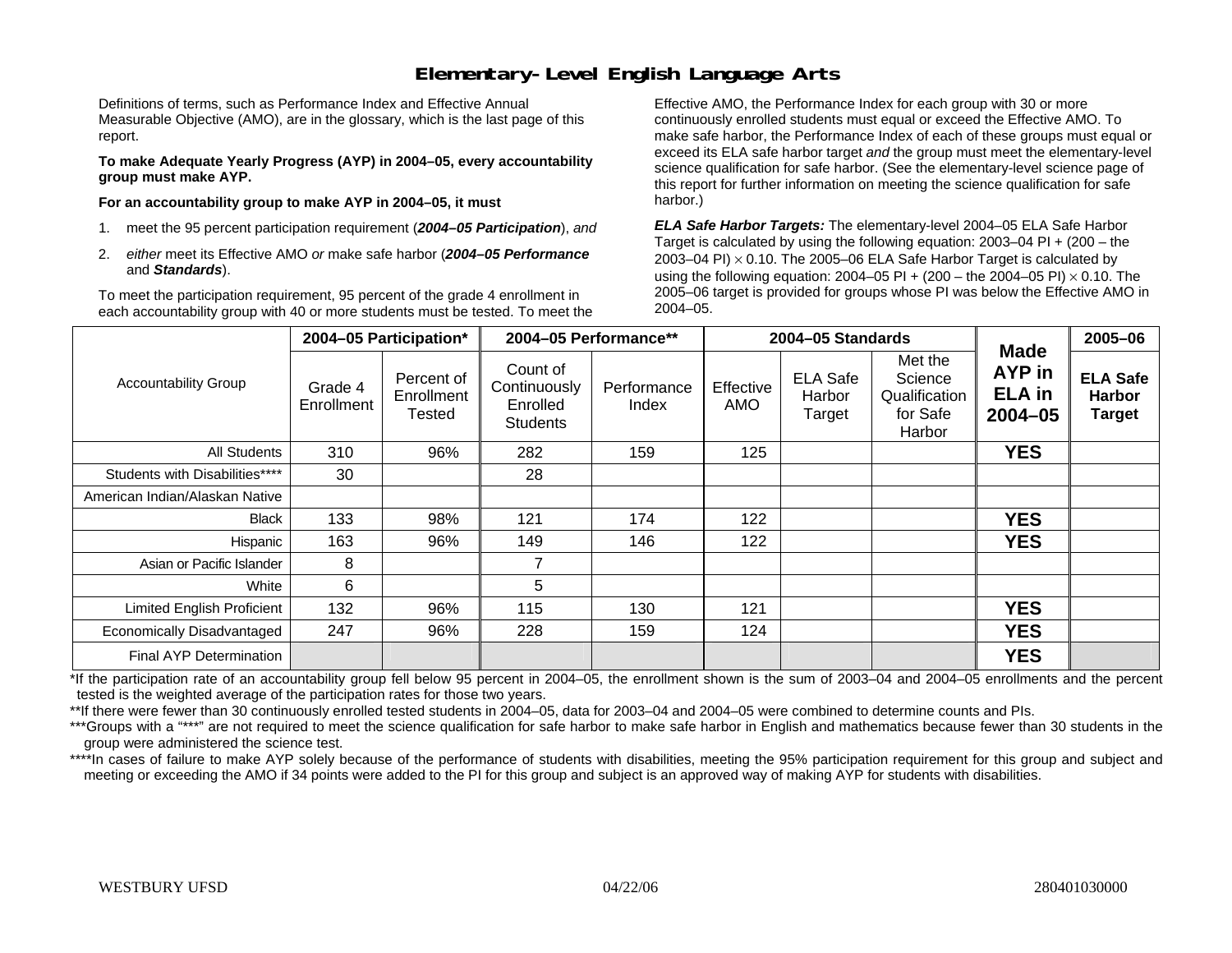### **Elementary-Level Mathematics**

Definitions of terms, such as Performance Index and Effective Annual Measurable Objective (AMO), are in the glossary, which is the last page of this report.

**To make Adequate Yearly Progress (AYP) in 2004–05, every accountability group must make AYP.** 

**For an accountability group to make AYP in 2004–05, it must** 

- 1. meet the 95 percent participation requirement (*2004–05 Participation*), *and*
- 2. *either* meet its Effective AMO *or* make safe harbor (*2004–05 Performance*  and *Standards*).

To meet the participation requirement, 95 percent of the grade 4 enrollment in each accountability group with 40 or more students must be tested. To meet the

Effective AMO, the Performance Index for each group with 30 or more continuously enrolled students must equal or exceed the Effective AMO. To make safe harbor, the Performance Index of each of these groups must equal or exceed its math safe harbor target *and* the group must meet the elementarylevel science qualification for safe harbor. (See the elementary-level science page of this report for further information on meeting the science qualification for safe harbor.)

*Math Safe Harbor Targets:* The elementary-level 2004–05 Math Safe Harbor Target is calculated by using the following equation: 2003–04 PI + (200 – the 2003–04 PI) <sup>×</sup> 0.10. The 2005–06 Math Safe Harbor Target is calculated by using the following equation: 2004–05 PI + (200 – the 2004–05 PI) × 0.10. The 2005–06 target is provided for groups whose PI was below the Effective AMO in 2004–05.

|                                   |                       | 2004-05 Participation*             |                                                         | 2004-05 Performance** |                  | 2004-05 Standards                    |                                                           | <b>Made</b>                             | 2005-06                                            |
|-----------------------------------|-----------------------|------------------------------------|---------------------------------------------------------|-----------------------|------------------|--------------------------------------|-----------------------------------------------------------|-----------------------------------------|----------------------------------------------------|
| <b>Accountability Group</b>       | Grade 4<br>Enrollment | Percent of<br>Enrollment<br>Tested | Count of<br>Continuously<br>Enrolled<br><b>Students</b> | Performance<br>Index  | Effective<br>AMO | <b>Math Safe</b><br>Harbor<br>Target | Met the<br>Science<br>Qualification<br>for Safe<br>Harbor | AYP in<br><b>Math in</b><br>$2004 - 05$ | <b>Math Safe</b><br><b>Harbor</b><br><b>Target</b> |
| All Students                      | 307                   | 98%                                | 284                                                     | 192                   | 136              |                                      |                                                           | <b>YES</b>                              |                                                    |
| Students with Disabilities****    | 29                    |                                    | 29                                                      |                       |                  |                                      |                                                           |                                         |                                                    |
| American Indian/Alaskan Native    |                       |                                    |                                                         |                       |                  |                                      |                                                           |                                         |                                                    |
| <b>Black</b>                      | 129                   | 97%                                | 117                                                     | 193                   | 132              |                                      |                                                           | <b>YES</b>                              |                                                    |
| Hispanic                          | 163                   | 99%                                | 155                                                     | 190                   | 134              |                                      |                                                           | <b>YES</b>                              |                                                    |
| Asian or Pacific Islander         | 9                     |                                    | 6                                                       |                       |                  |                                      |                                                           |                                         |                                                    |
| White                             | 6                     |                                    | 6                                                       |                       |                  |                                      |                                                           |                                         |                                                    |
| <b>Limited English Proficient</b> | 133                   | 97%                                | 119                                                     | 187                   | 132              |                                      |                                                           | <b>YES</b>                              |                                                    |
| Economically Disadvantaged        | 244                   | 98%                                | 232                                                     | 193                   | 135              |                                      |                                                           | <b>YES</b>                              |                                                    |
| <b>Final AYP Determination</b>    |                       |                                    |                                                         |                       |                  |                                      |                                                           | <b>YES</b>                              |                                                    |

\*If the participation rate of an accountability group fell below 95 percent in 2004–05, the enrollment shown is the sum of 2003–04 and 2004–05 enrollments and the percent tested is the weighted average of the participation rates over those two years.

\*\*If there were fewer than 30 continuously enrolled tested students in 2004–05, data for 2003–04 and 2004–05 were combined to determine counts and PIs.

\*\*\*Groups with a "\*\*\*" are not required to meet the science qualification for safe harbor to make safe harbor in English and mathematics because fewer than 30 students in the group were administered the science test.

\*\*\*\* In cases of failure to make AYP solely because of the performance of students with disabilities, meeting the 95% participation requirement for this group and subject and meeting or exceeding the AMO if 34 points were added to the PI for this group and subject is an approved way of making AYP for students with disabilities.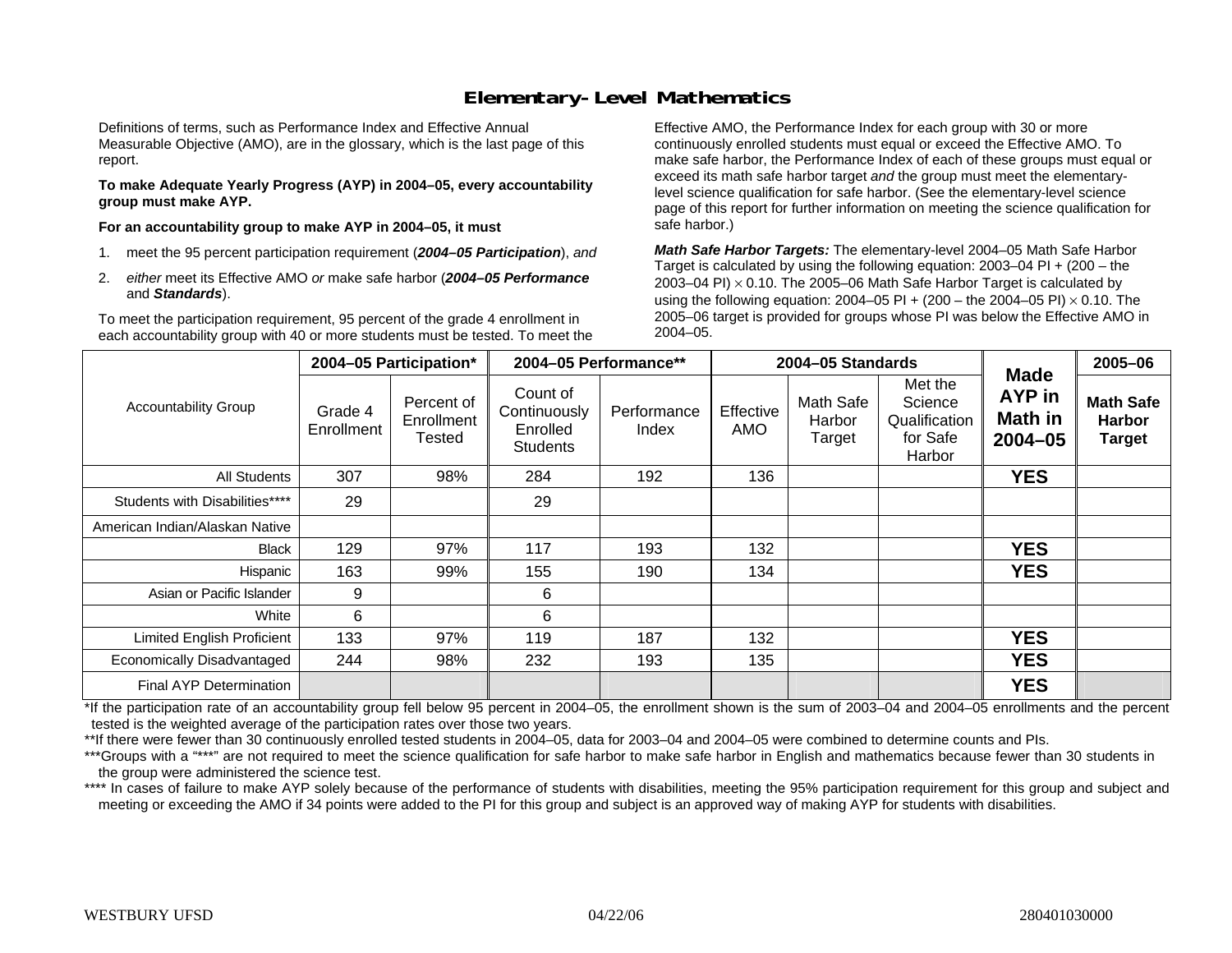### **Elementary-Level Science**

Definitions of terms, such as Progress Target and Adequate Yearly Progress (AYP), are in the glossary, which is the last page of this report.

*Made AYP in Science in 2004–05:* To make AYP in science, the Performance Index (PI) for the "All Students" group must equal or exceed the State Science Standard or the Science Progress Target.

*Qualification for Safe Harbor in Elementary-Level ELA and Math:* For an accountability group to be considered Qualified for Safe Harbor in Elementary-Level ELA and Math, the PI must equal or exceed the State Science Standard or the Science Progress Target in elementarylevel science for that group. Groups with fewer than 30 students tested in elementary-level science are not subject to this qualification criterion.

*Science Progress Targets:* The elementary-level 2004–05 Science Progress Target is calculated by adding one point to the 2003–04 PI. The 2005–06 Science Progress Target is calculated by adding one point to the 2004–05 PI. The 2005–06 target is provided for groups whose PI was below the State Science Standard in 2004–05.

|                                   |                                                         | 2004-05 Performance* |                                     | 2004-05 Standards             |                                             | $2004 - 05$                                                             | $2005 - 06$                   |
|-----------------------------------|---------------------------------------------------------|----------------------|-------------------------------------|-------------------------------|---------------------------------------------|-------------------------------------------------------------------------|-------------------------------|
| <b>Accountability Group</b>       | Count of<br>Continuously<br>Enrolled<br><b>Students</b> | Performance<br>Index | <b>State</b><br>Science<br>Standard | Science<br>Progress<br>Target | <b>Made AYP</b><br>in Science<br>in 2004-05 | Qualified for<br>Safe Harbor in<br>Elementary-<br>Level ELA and<br>Math | Science<br>Progress<br>Target |
| All Students                      | 284                                                     | 188                  | 100                                 |                               | <b>YES</b>                                  | <b>YES</b>                                                              |                               |
| <b>Students with Disabilities</b> | 28                                                      |                      |                                     |                               |                                             |                                                                         |                               |
| American Indian/Alaskan Native    |                                                         |                      |                                     |                               |                                             |                                                                         |                               |
| <b>Black</b>                      | 117                                                     | 188                  | 100                                 |                               |                                             | <b>YES</b>                                                              |                               |
| Hispanic                          | 154                                                     | 188                  | 100                                 |                               |                                             | <b>YES</b>                                                              |                               |
| Asian or Pacific Islander         | 7                                                       |                      |                                     |                               |                                             |                                                                         |                               |
| White                             | 6                                                       |                      |                                     |                               |                                             |                                                                         |                               |
| Limited English Proficient        | 119                                                     | 184                  | 100                                 |                               |                                             | YES.                                                                    |                               |
| Economically Disadvantaged        | 231                                                     | 188                  | 100                                 |                               |                                             | <b>YES</b>                                                              |                               |
| <b>Final AYP Determination</b>    |                                                         |                      |                                     |                               | <b>YES</b>                                  |                                                                         |                               |

\*If there were fewer than 30 continuously enrolled students in 2004–05, data for 2003–04 and 2004–05 were combined to determine counts and Performance Indices.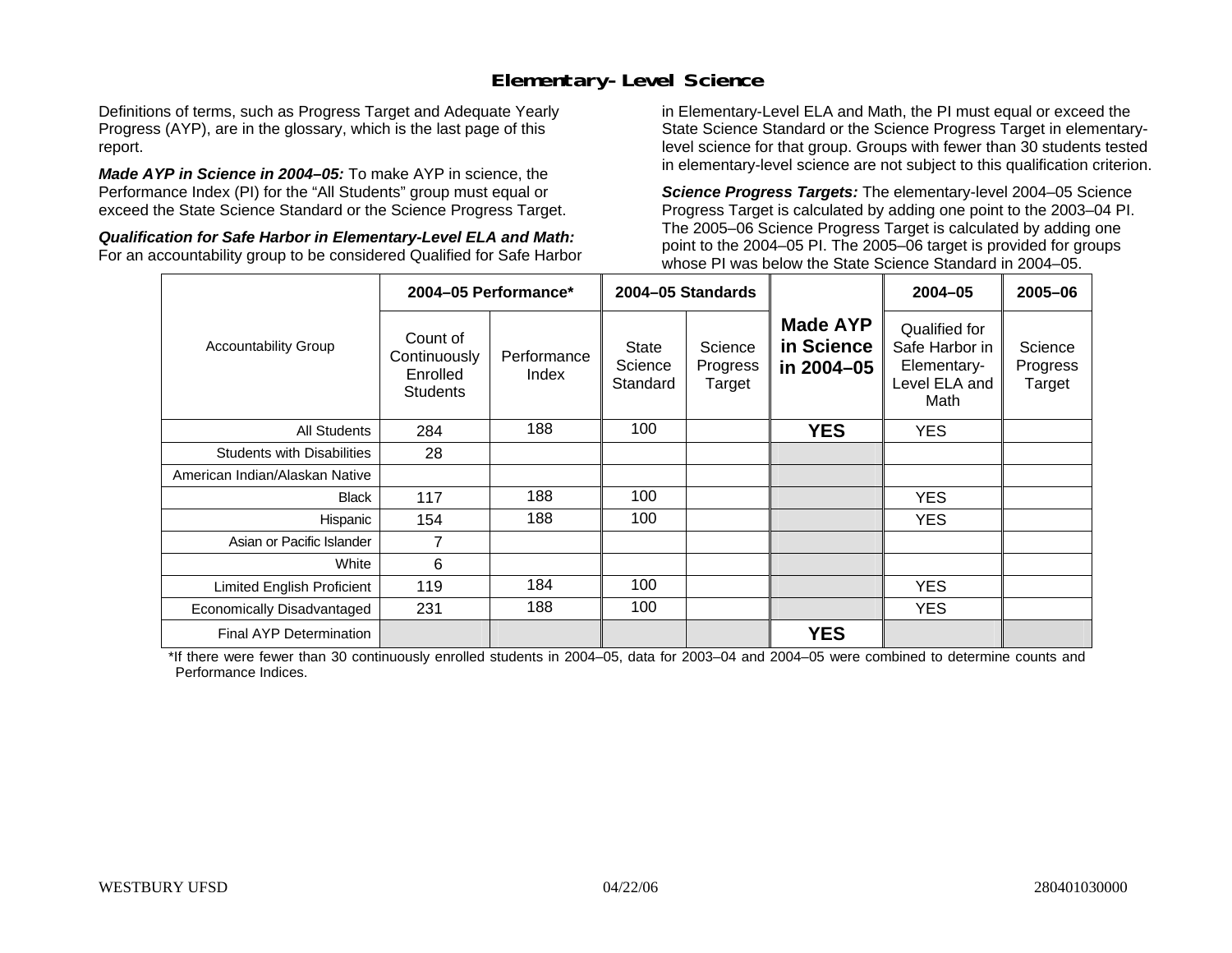## **Middle-Level English Language Arts**

Definitions of terms, such as Performance Index and Effective Annual Measurable Objective (AMO), are in the glossary, which is the last page of this report.

#### **To make Adequate Yearly Progress (AYP) in 2004–05, every accountability group must make AYP.**

#### **For an accountability group to make AYP in 2004–05, it must**

- 1. meet the 95 percent participation requirement (*2004–05 Participation*), *and*
- 2. *either* meet its Effective AMO *or* make safe harbor (*2004–05 Performance* and *Standards*).

To meet the participation requirement, 95 percent of the grade 8 enrollment in each accountability group with 40 or more students must exceed the Effective AMO. To make safe harbor, the Performance Index be tested. To meet the Effective AMO, the Performance Index for each group with 30 or more continuously enrolled students must equal or of each of these groups must equal or exceed its ELA safe harbor target *and* the group must meet the middle-level science qualification for safe harbor. (See the middle-level science page of this report for further information on meeting the science qualification for safe harbor.)

*ELA Safe Harbor Targets:* The middle-level 2004–05 ELA Safe Harbor Target is calculated by using the following equation: 2003–04 PI + (200 – the 2003–04 PI) <sup>×</sup> 0.10. The 2005–06 ELA Safe Harbor Target is calculated by using the following equation:  $2004-05$  PI +  $(200 -$  the  $2004-$ 05 PI)  $\times$  0.10. The 2005–06 target is provided for groups whose PI was below the Effective AMO in 2004–05.

|                                |                       | 2004-05 Participation*             |                                                         | 2004-05 Performance** |                         | 2004-05 Standards                   |                                                           | <b>Made</b>                                   | 2005-06                                           |
|--------------------------------|-----------------------|------------------------------------|---------------------------------------------------------|-----------------------|-------------------------|-------------------------------------|-----------------------------------------------------------|-----------------------------------------------|---------------------------------------------------|
| <b>Accountability Group</b>    | Grade 8<br>Enrollment | Percent of<br>Enrollment<br>Tested | Count of<br>Continuously<br>Enrolled<br><b>Students</b> | Performance<br>Index  | Effective<br><b>AMO</b> | <b>ELA Safe</b><br>Harbor<br>Target | Met the<br>Science<br>Qualification<br>for Safe<br>Harbor | <b>AYP</b> in<br><b>ELA</b> in<br>$2004 - 05$ | <b>ELA Safe</b><br><b>Harbor</b><br><b>Target</b> |
| <b>All Students</b>            | 283                   | 95%                                | 258                                                     | 131                   | 109                     |                                     |                                                           | <b>YES</b>                                    |                                                   |
| Students with Disabilities**** | 23                    |                                    | 20                                                      |                       |                         |                                     |                                                           |                                               |                                                   |
| American Indian/Alaskan Native |                       |                                    |                                                         |                       |                         |                                     |                                                           |                                               |                                                   |
| <b>Black</b>                   | 144                   | 99%                                | 137                                                     | 146                   | 107                     |                                     |                                                           | <b>YES</b>                                    |                                                   |
| Hispanic                       | 249                   | 96%                                | 112                                                     | 111                   | 106                     |                                     |                                                           | <b>YES</b>                                    |                                                   |
| Asian or Pacific Islander      | 5                     |                                    | 4                                                       |                       |                         |                                     |                                                           |                                               |                                                   |
| White                          | 6                     |                                    | 5                                                       |                       |                         |                                     |                                                           |                                               |                                                   |
| Limited English Proficient     | 83                    | 93%                                | 37                                                      | 11                    | 100                     | 100                                 | <b>YES</b>                                                | <b>NO</b>                                     | 30                                                |
| Economically Disadvantaged     | 194                   | 95%                                | 175                                                     | 126                   | 108                     |                                     |                                                           | <b>YES</b>                                    |                                                   |
| Final AYP Determination        |                       |                                    |                                                         |                       |                         |                                     |                                                           | <b>NO</b>                                     |                                                   |

\*If the participation rate of an accountability group fell below 95 percent in 2004–05, the enrollment shown is the sum of 2003–04 and 2004–05 enrollments and the percent tested is the weighted average of the participation rates for those two years.

\*\*If there were fewer than 30 continuously enrolled tested students in 2004–05, data for 2003–04 and 2004–05 were combined to determine counts and PIs.

\*\*\*Groups with a "\*\*\*" are not required to meet the science qualification for safe harbor to make safe harbor in English and mathematics because fewer than 30 students in the group were administered the science test.

\*\*\*\* In cases of failure to make AYP solely because of the performance of students with disabilities, meeting the 95% participation requirement for this group and subject and meeting or exceeding the AMO if 34 points were added to the PI for this group and subject is an approved way of making AYP for students with disabilities.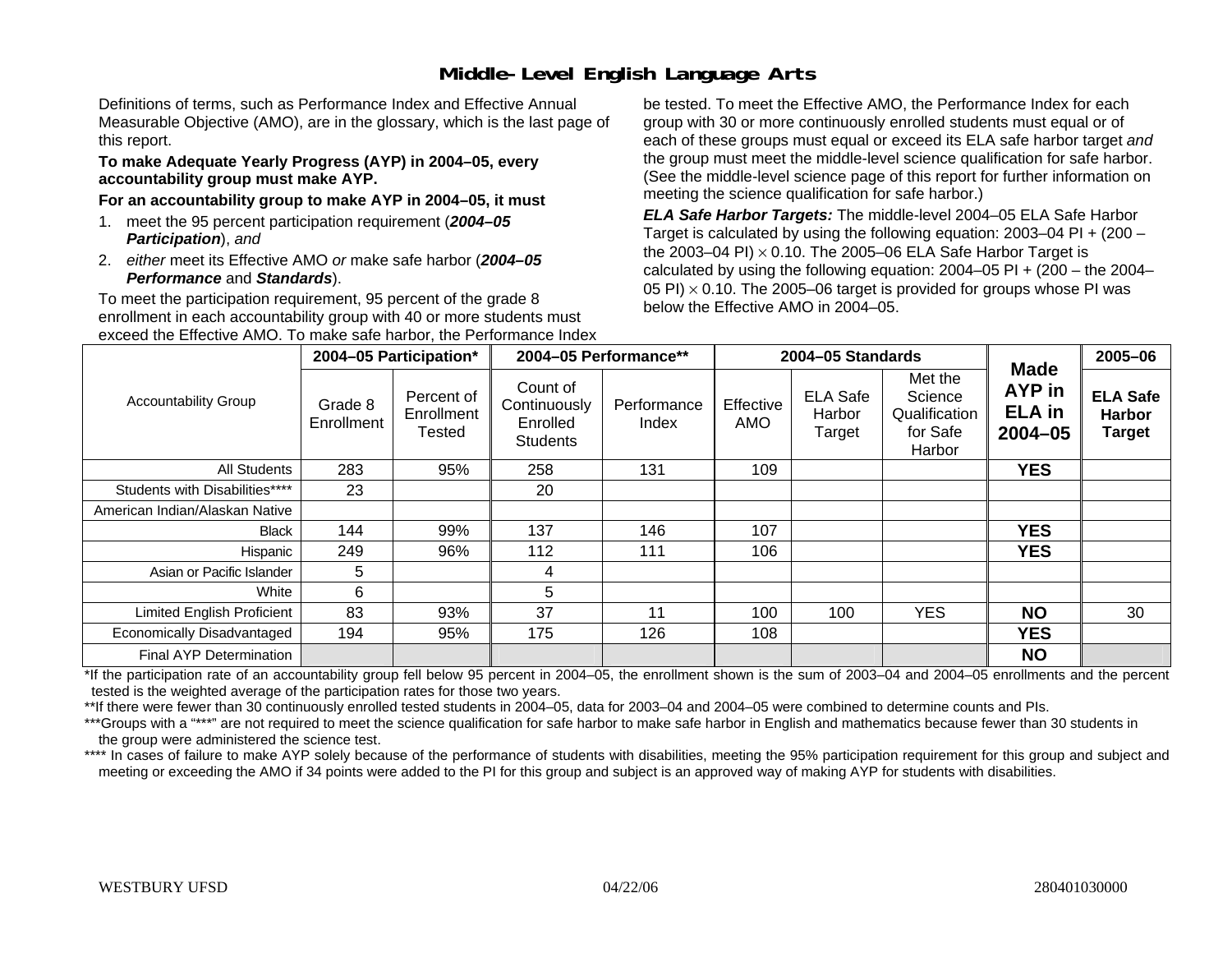### **Middle-Level Mathematics**

Definitions of terms, such as Performance Index and Effective Annual Measurable Objective (AMO), are in the glossary, which is the last page of this report.

#### **To make Adequate Yearly Progress (AYP) in 2004–05, every accountability group must make AYP.**

**For an accountability group to make AYP in 2004–05, it must** 

- 1. meet the 95 percent participation requirement (*2004–05 Participation*), *and*
- 2. *either* meet its Effective AMO *or* make safe harbor (*2004–05 Performance* and *Standards*).

To meet the participation requirement, 95 percent of the grade 8 enrollment in each accountability group with 40 or more students must be tested. To meet the Effective AMO, the Performance Index for each group with 30 or more continuously enrolled students must equal or exceed the Effective AMO. To make safe harbor, the Performance Index of each of these groups must equal or exceed its math safe harbor target *and* the group must meet the middle-level science qualification for safe harbor. (See the middle-level science page of this report for further information on meeting the science qualification for safe harbor.)

*Math Safe Harbor Targets:* The middle-level 2004–05 Math Safe Harbor Target is calculated by using the following equation: 2003–04 PI + (200 – the 2003–04 PI) <sup>×</sup> 0.10. The 2005–06 Math Safe Harbor Target is calculated by using the following equation: 2004–05 PI + (200 – the 2004–05 PI)  $\times$  0.10. The 2005–06 target is provided for groups whose PI was below the Effective AMO in 2004–05.

|                                   |                       | 2004-05 Participation*                    |                                                         | 2004-05 Performance** |                         | 2004-05 Standards             |                                                           | <b>Made</b>                                    | 2005-06                                            |
|-----------------------------------|-----------------------|-------------------------------------------|---------------------------------------------------------|-----------------------|-------------------------|-------------------------------|-----------------------------------------------------------|------------------------------------------------|----------------------------------------------------|
| <b>Accountability Group</b>       | Grade 8<br>Enrollment | Percent of<br>Enrollment<br><b>Tested</b> | Count of<br>Continuously<br>Enrolled<br><b>Students</b> | Performance<br>Index  | Effective<br><b>AMO</b> | Math Safe<br>Harbor<br>Target | Met the<br>Science<br>Qualification<br>for Safe<br>Harbor | <b>AYP</b> in<br><b>Math in</b><br>$2004 - 05$ | <b>Math Safe</b><br><b>Harbor</b><br><b>Target</b> |
| All Students                      | 559                   | 95%                                       | 256                                                     | 144                   | 86                      |                               |                                                           | <b>YES</b>                                     |                                                    |
| <b>Students with Disabilities</b> | 23                    |                                           | 20                                                      |                       |                         |                               |                                                           |                                                |                                                    |
| American Indian/Alaskan Native    |                       |                                           |                                                         |                       |                         |                               |                                                           |                                                |                                                    |
| <b>Black</b>                      | 295                   | 96%                                       | 131                                                     | 151                   | 84                      |                               |                                                           | <b>YES</b>                                     |                                                    |
| Hispanic                          | 246                   | 95%                                       | 117                                                     | 134                   | 83                      |                               |                                                           | <b>YES</b>                                     |                                                    |
| Asian or Pacific Islander         | 5                     |                                           | 3                                                       |                       |                         |                               |                                                           |                                                |                                                    |
| White                             | 6                     |                                           | 5                                                       |                       |                         |                               |                                                           |                                                |                                                    |
| Limited English Proficient        | 50                    | 98%                                       | 43                                                      | 88                    | 78                      |                               |                                                           | <b>YES</b>                                     |                                                    |
| Economically Disadvantaged        | 382                   | 95%                                       | 175                                                     | 142                   | 85                      |                               |                                                           | <b>YES</b>                                     |                                                    |
| <b>Final AYP Determination</b>    |                       |                                           |                                                         |                       |                         |                               |                                                           | <b>YES</b>                                     |                                                    |

\*If the participation rate of an accountability group fell below 95 percent in 2004–05, the enrollment shown is the sum of 2003–04 and 2004–05 enrollments and the percent tested is the weighted average of the participation rates over those two years.

\*\*If there were fewer than 30 continuously enrolled tested students in 2004–05, data for 2003–04 and 2004–05 were combined to determine counts and PIs.

\*\*\*Groups with a "\*\*\*" are not required to meet the science qualification for safe harbor to make safe harbor in English and mathematics because fewer than 30 students in the group were administered the science test.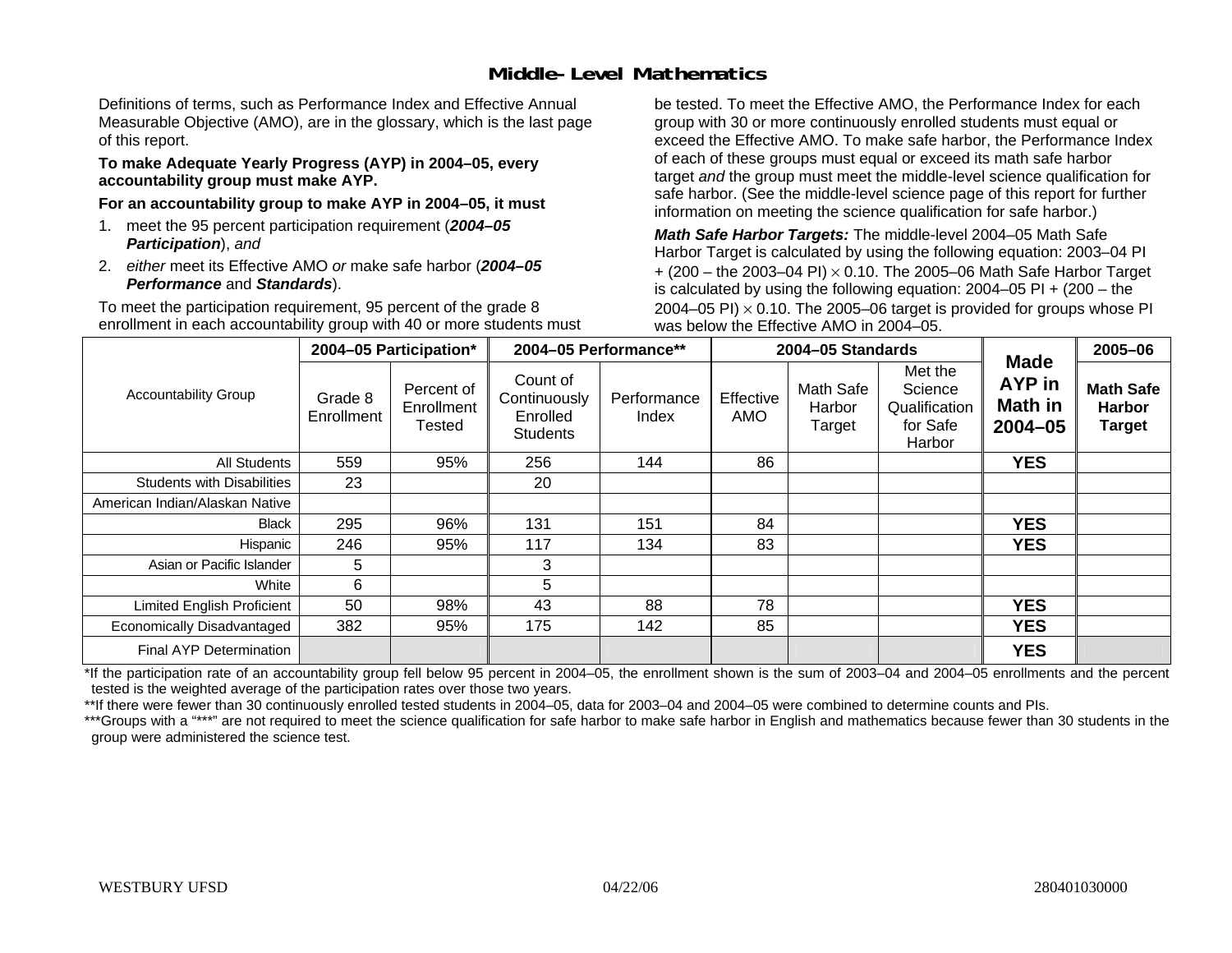### **Middle-Level Science**

Definitions of terms, such as Progress Target and Adequate Yearly Progress (AYP), are in the glossary, which is the last page of this report.

*Made AYP in Science in 2004–05:* To make AYP in science, the Performance Index (PI) for the "All Students" group must equal or exceed the State Science Standard or the Science Progress Target.

*Qualification for Safe Harbor in Middle-Level ELA and Math:* For an accountability group to be considered Qualified for Safe Harbor in Middle-Level ELA and Math, the PI must equal or exceed the State

Science Standard or the Science Progress Target in middle-level science for that group. Groups with fewer than 30 students tested in middle-level science are not subject to this qualification criterion.

*Science Progress Targets:* The middle-level 2004–05 Science Progress Target is calculated by adding one point to the 2003–04 PI. The 2005–06 Science Progress Target is calculated by adding one point to the 2004–05 PI. The 2005–06 target is provided for groups whose PI was below the State Science Standard in 2004–05.

|                                   |                                                         | 2004-05 Performance* |                              | 2004-05 Standards             |                                             | $2004 - 05$                                                            | 2005-06                       |
|-----------------------------------|---------------------------------------------------------|----------------------|------------------------------|-------------------------------|---------------------------------------------|------------------------------------------------------------------------|-------------------------------|
| <b>Accountability Group</b>       | Count of<br>Continuously<br>Enrolled<br><b>Students</b> | Performance<br>Index | State<br>Science<br>Standard | Science<br>Progress<br>Target | <b>Made AYP</b><br>in Science<br>in 2004-05 | Qualified<br>for Safe<br>Harbor in<br>Middle-<br>Level ELA<br>and Math | Science<br>Progress<br>Target |
| <b>All Students</b>               | 255                                                     | 145                  | 100                          |                               | <b>YES</b>                                  | YES.                                                                   |                               |
| <b>Students with Disabilities</b> | 18                                                      |                      |                              |                               |                                             |                                                                        |                               |
| American Indian/Alaskan Native    |                                                         |                      |                              |                               |                                             |                                                                        |                               |
| <b>Black</b>                      | 129                                                     | 157                  | 100                          |                               |                                             | <b>YES</b>                                                             |                               |
| Hispanic                          | 118                                                     | 130                  | 100                          |                               |                                             | <b>YES</b>                                                             |                               |
| Asian or Pacific Islander         | 3                                                       |                      |                              |                               |                                             |                                                                        |                               |
| White                             | 5                                                       |                      |                              |                               |                                             |                                                                        |                               |
| <b>Limited English Proficient</b> | 42                                                      | 83                   | 100                          | 83                            |                                             | <b>YES</b>                                                             | 84                            |
| Economically Disadvantaged        | 174                                                     | 135                  | 100                          |                               |                                             | YES.                                                                   |                               |
| <b>Final AYP Determination</b>    |                                                         |                      |                              |                               | <b>YES</b>                                  |                                                                        |                               |

\*If there were fewer than 30 continuously enrolled students in 2004–05, data for 2003–04 and 2004–05 were combined to determine counts and PIs.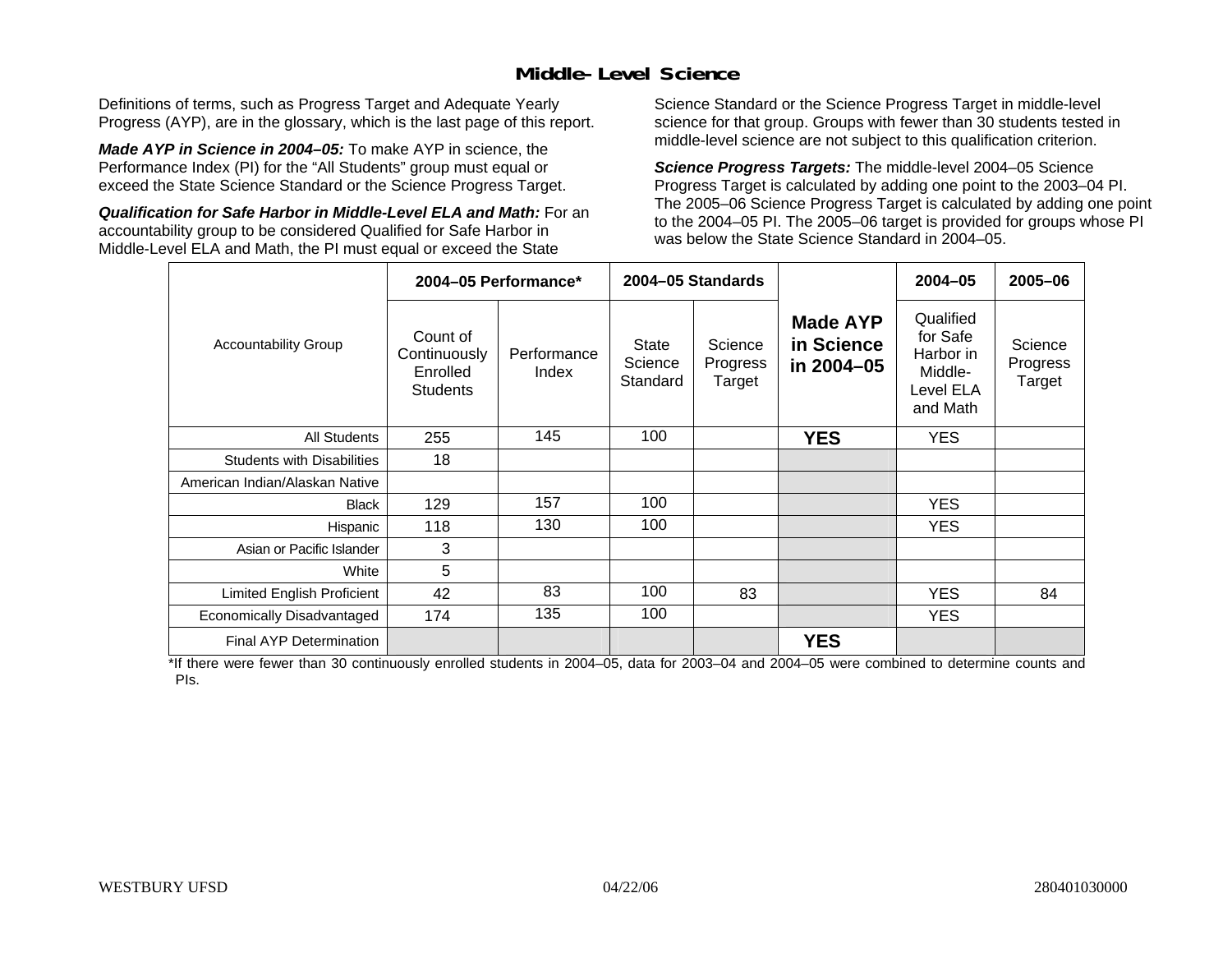## **Secondary-Level English Language Arts**

Definitions of terms, such as Performance Index and Effective Annual Measurable Objective (AMO), are in the glossary, which is the last page of this report.

#### **To make Adequate Yearly Progress (AYP) in 2004–05, every accountability group must make AYP.**

**For an accountability group to make AYP in 2004–05,** 95 percent of seniors in each accountability group of 40 or more must have taken an English examination that meets the student graduation requirement. Each group must also meet its Effective AMO *or* make safe harbor (*2004–05 Performance* and *Standards*). To meet the Effective AMO, the Performance Index for each group with 30 or more cohort members must equal or exceed the Effective AMO. To make safe harbor, the

Performance Index of each of these groups must equal or exceed its ELA safe harbor target *and* the group must meet the graduation-rate qualification for safe harbor. (See the graduation-rate page of this report for further information on meeting the graduation-rate qualification for safe harbor.)

*ELA Safe Harbor Targets:* The secondary-level 2004–05 ELA Safe Harbor Target is calculated by using the following equation: 2003–04 PI + (200 – the 2003–04 PI) <sup>×</sup> 0.10. The 2005–06 ELA Safe Harbor Target is calculated by using the following equation:  $2004-05$  PI  $+$  (200 – the 2004–05 PI)  $\times$  0.10. The 2005–06 target is provided for groups whose PI was below the Effective AMO in 2004–05.

| <b>Accountability Group</b>       | 2004-05 Participation*            |                                    | 2004-05 Performance**                                   |                      |                  | 2004-05 Standards                      |                                                                    |                                                          | 2005-06                             |
|-----------------------------------|-----------------------------------|------------------------------------|---------------------------------------------------------|----------------------|------------------|----------------------------------------|--------------------------------------------------------------------|----------------------------------------------------------|-------------------------------------|
|                                   | Count of<br>Seniors in<br>2004-05 | Percent<br>0f<br>Seniors<br>Tested | Count of<br>2001<br>Accountability<br>Cohort<br>Members | Performance<br>Index | Effective<br>AMO | <b>ELA</b><br>Safe<br>Harbor<br>Target | Met the<br>Graduation-<br>Rate<br>Qualification for<br>Safe Harbor | <b>Made</b><br><b>AYP</b> in<br><b>ELA</b> in<br>2004-05 | <b>ELA Safe</b><br>Harbor<br>Target |
| All Students                      | 187                               | 99%                                | 168                                                     | 160                  | 140              |                                        |                                                                    | <b>YES</b>                                               |                                     |
| <b>Students with Disabilities</b> | 23                                |                                    | 17                                                      |                      |                  |                                        |                                                                    |                                                          |                                     |
| American Indian/Alaskan Native    |                                   |                                    |                                                         |                      |                  |                                        |                                                                    |                                                          |                                     |
| Black                             | 128                               | 99%                                | 104                                                     | 172                  | 138              |                                        |                                                                    | <b>YES</b>                                               |                                     |
| Hispanic                          | 56                                | 100%                               | 61                                                      | 136                  | 136              |                                        |                                                                    | <b>YES</b>                                               |                                     |
| Asian or Pacific Islander         | 3                                 |                                    | 3                                                       |                      |                  |                                        |                                                                    |                                                          |                                     |
| White                             |                                   |                                    |                                                         |                      |                  |                                        |                                                                    |                                                          |                                     |
| Limited English Proficient        | 28                                |                                    | 27                                                      |                      |                  |                                        |                                                                    |                                                          |                                     |
| Economically Disadvantaged        | 97                                | 100%                               | 91                                                      | 176                  | 138              |                                        |                                                                    | <b>YES</b>                                               |                                     |
| Final AYP Determination           |                                   |                                    |                                                         |                      |                  |                                        |                                                                    | <b>YES</b>                                               |                                     |

\*If the participation rate of an accountability group fell below 95 percent in 2004–05, the count of seniors shown is the sum of 2003–04 and 2004–05 counts and the percent tested is the weighted average of the participation rates for those two years.

\*\*If there were fewer than thirty 2001 accountability cohort members, 2000 and 2001 cohort data were combined to determine counts and PIs.

\*\*\*Groups with a "\*\*\*" are not required to meet the graduation-rate qualification for safe harbor, because fewer than 30 members in the 2000 graduation-rate cohort were in those groups.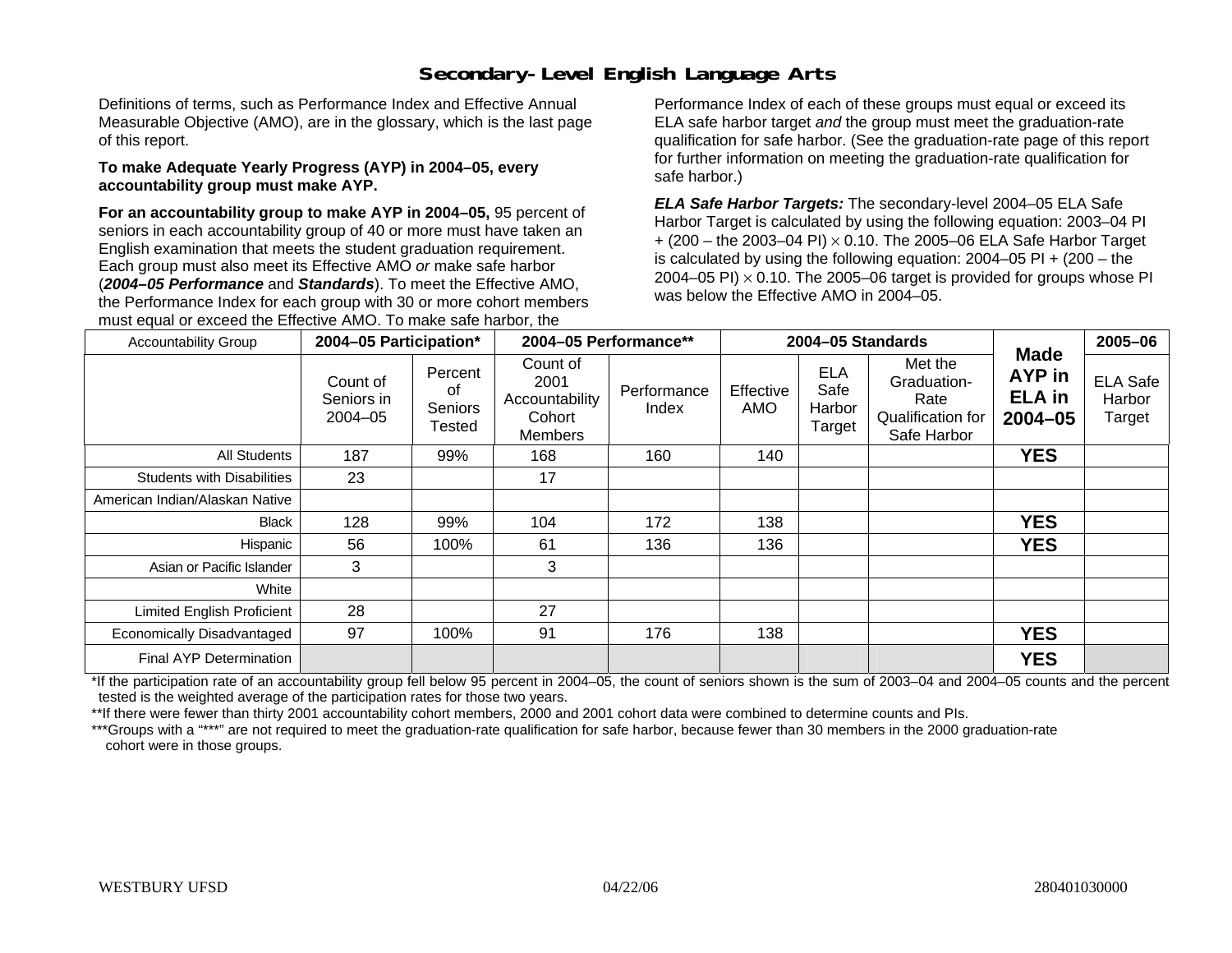## **Secondary-Level Mathematics**

Definitions of terms, such as Performance Index and Effective Annual Measurable Objective (AMO), are in the glossary, which is the last page of this report.

#### **To make Adequate Yearly Progress (AYP) in 2004–05, every accountability group must make AYP.**

**For an accountability group to make AYP in 2004–05,** 95 percent of seniors in each accountability group of 40 or more must have taken a mathematics examination that meets the student graduation requirement. Each group must also meet its Effective AMO *or* make safe harbor (*2004–05 Performance* and *Standards*). To meet the Effective AMO, the Performance Index for each group with 30 or more cohort members must equal or exceed the Effective AMO. To make safe

harbor, the Performance Index of each of these groups must equal or exceed its math safe harbor target *and* the group must meet the graduation-rate qualification for safe harbor. (See the graduation-rate page of this report for further information on meeting the graduation-rate qualification for safe harbor.)

*Math Safe Harbor Targets:* The secondary-level 2004–05 Math Safe Harbor Target is calculated by using the following equation: 2003–04 PI + (200 – the 2003–04 PI) <sup>×</sup> 0.10. The 2005–06 Math Safe Harbor Target is calculated by using the following equation: 2004–05 PI + (200 – the 2004–05 PI)  $\times$  0.10. The 2005–06 target is provided for groups whose PI was below the Effective AMO in 2004–05.

| <b>Accountability Group</b>       | 2004-05 Participation*                |                                    | 2004-05 Performance**                                       |                      |                  | 2004-05 Standards                |                                                                    |                                                 | 2005-06                       |
|-----------------------------------|---------------------------------------|------------------------------------|-------------------------------------------------------------|----------------------|------------------|----------------------------------|--------------------------------------------------------------------|-------------------------------------------------|-------------------------------|
|                                   | Count of<br>Seniors in<br>$2004 - 05$ | Percent<br>οf<br>Seniors<br>Tested | Count of 2001<br>Accountability<br>Cohort<br><b>Members</b> | Performance<br>Index | Effective<br>AMO | Math<br>Safe<br>Harbor<br>Target | Met the<br>Graduation-<br>Rate<br>Qualification for<br>Safe Harbor | <b>Made</b><br>AYP in<br>Math in<br>$2004 - 05$ | Math Safe<br>Harbor<br>Target |
| All Students                      | 187                                   | 99%                                | 168                                                         | 159                  | 131              |                                  |                                                                    | <b>YES</b>                                      |                               |
| <b>Students with Disabilities</b> | 23                                    |                                    | 17                                                          |                      |                  |                                  |                                                                    |                                                 |                               |
| American Indian/Alaskan Native    |                                       |                                    |                                                             |                      |                  |                                  |                                                                    |                                                 |                               |
| Black                             | 128                                   | 99%                                | 104                                                         | 168                  | 129              |                                  |                                                                    | <b>YES</b>                                      |                               |
| Hispanic                          | 56                                    | 100%                               | 61                                                          | 141                  | 127              |                                  |                                                                    | <b>YES</b>                                      |                               |
| Asian or Pacific Islander         | 3                                     |                                    | 3                                                           |                      |                  |                                  |                                                                    |                                                 |                               |
| White                             |                                       |                                    |                                                             |                      |                  |                                  |                                                                    |                                                 |                               |
| <b>Limited English Proficient</b> | 28                                    |                                    | 27                                                          |                      |                  |                                  |                                                                    |                                                 |                               |
| Economically Disadvantaged        | 97                                    | 100%                               | 91                                                          | 169                  | 129              |                                  |                                                                    | <b>YES</b>                                      |                               |
| <b>Final AYP Determination</b>    |                                       |                                    |                                                             |                      |                  |                                  |                                                                    | <b>YES</b>                                      |                               |

\*If the participation rate of an accountability group fell below 95 percent in 2004–05, the count of seniors shown is the sum of 2003–04 and 2004–05 counts and the percent tested is the weighted average of the participation rates for those two years.

\*\*It there were fewer than thirty 2001 accountability cohort members, 2000 and 2001 cohort data were combined to determine counts and PIs.

\*\*\*Groups with a "\*\*" are not required to meet the graduation-rate qualification for safe harbor, because fewer than 30 members in the 2000 graduation-rate cohort were in those groups.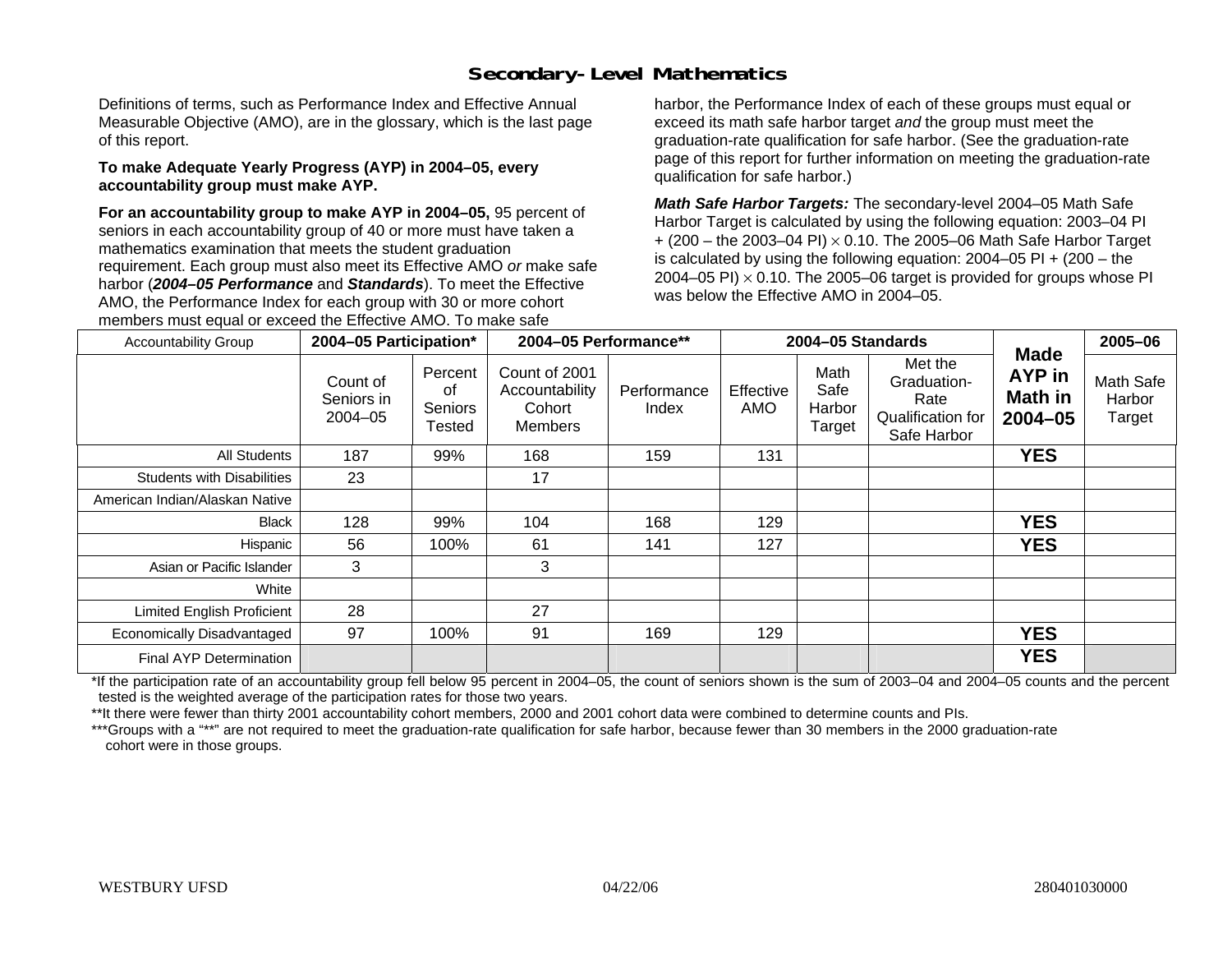### **Graduation Rate**

Definitions of terms, such as Progress Target and Adequate Yearly Progress (AYP), are in the glossary, which is the last page of this report.

*Made AYP in Graduation Rate in 2004–05:* To make AYP in graduation rate, the Percent Earning a Local Diploma by August 31, 2004 for the "All Students" group must equal or exceed the Graduation-Rate Standard or the Graduation-Rate Progress Target.

*Qualification for Safe Harbor in Secondary-Level ELA and Math:* For an accountability group to be considered Qualified for Safe Harbor in Secondary-Level ELA and Math, the Percent Earning a Local Diploma by August 31, 2004 must equal or exceed the Graduation-Rate Standard or the Graduation-Rate Progress Target for that group.

*Graduation-Rate Progress Targets:* The 2004–05 Graduation-Rate Progress Target is calculated by adding one point to the Percent of the 1999 Cohort Earning a Local Diploma by August 31, 2003. The 2005–06 Graduation-Rate Progress Target is calculated by adding one point to the Percent of the 2000 Cohort Earning a Local Diploma by August 31, 2004. This target is provided for each group whose Percent Earning a Local Diploma by August 31, 2004 is below the Graduation-Rate Standard in 2004–05 (55). Groups with fewer than 30 cohort members are not subject to this criterion.

|                                   |                                                                  | 2004-05 Performance                                      |                                 | 2004-05 Standards                         |                                                                             | $2004 - 05$                                                               | 2005-06                                   |
|-----------------------------------|------------------------------------------------------------------|----------------------------------------------------------|---------------------------------|-------------------------------------------|-----------------------------------------------------------------------------|---------------------------------------------------------------------------|-------------------------------------------|
| <b>Accountability Group</b>       | Count of<br>2000<br>Graduation-<br>Rate Cohort<br><b>Members</b> | Percent Earning a<br>Local Diploma by<br>August 31, 2004 | Graduation-<br>Rate<br>Standard | Graduation-<br>Rate<br>Progress<br>Target | <b>Made AYP</b><br><u>in</u><br><b>Graduation</b><br>Rate in<br>$2004 - 05$ | Qualified<br>for Safe<br>Harbor in<br>Secondary-<br>Level ELA<br>and Math | Graduation-<br>Rate<br>Progress<br>Target |
| All Students                      | 207                                                              | 78                                                       | 55                              |                                           | <b>YES</b>                                                                  | <b>YES</b>                                                                |                                           |
| <b>Students with Disabilities</b> | 21                                                               |                                                          |                                 |                                           |                                                                             |                                                                           |                                           |
| American Indian/Alaskan Native    |                                                                  |                                                          |                                 |                                           |                                                                             |                                                                           |                                           |
| <b>Black</b>                      | 133                                                              | 85                                                       | 55                              |                                           |                                                                             | <b>YES</b>                                                                |                                           |
| Hispanic                          | 66                                                               | 61                                                       | 55                              |                                           |                                                                             | YES.                                                                      |                                           |
| Asian or Pacific Islander         | 6                                                                |                                                          |                                 |                                           |                                                                             |                                                                           |                                           |
| White                             | $\overline{2}$                                                   |                                                          |                                 |                                           |                                                                             |                                                                           |                                           |
| Limited English Proficient        | 43                                                               | 49                                                       | 55                              | 32                                        |                                                                             | <b>YES</b>                                                                | 50                                        |
| Economically Disadvantaged        | 80                                                               | 94                                                       | 55                              |                                           |                                                                             | <b>YES</b>                                                                |                                           |
| <b>Final AYP Determination</b>    |                                                                  |                                                          |                                 |                                           | <b>YES</b>                                                                  |                                                                           |                                           |